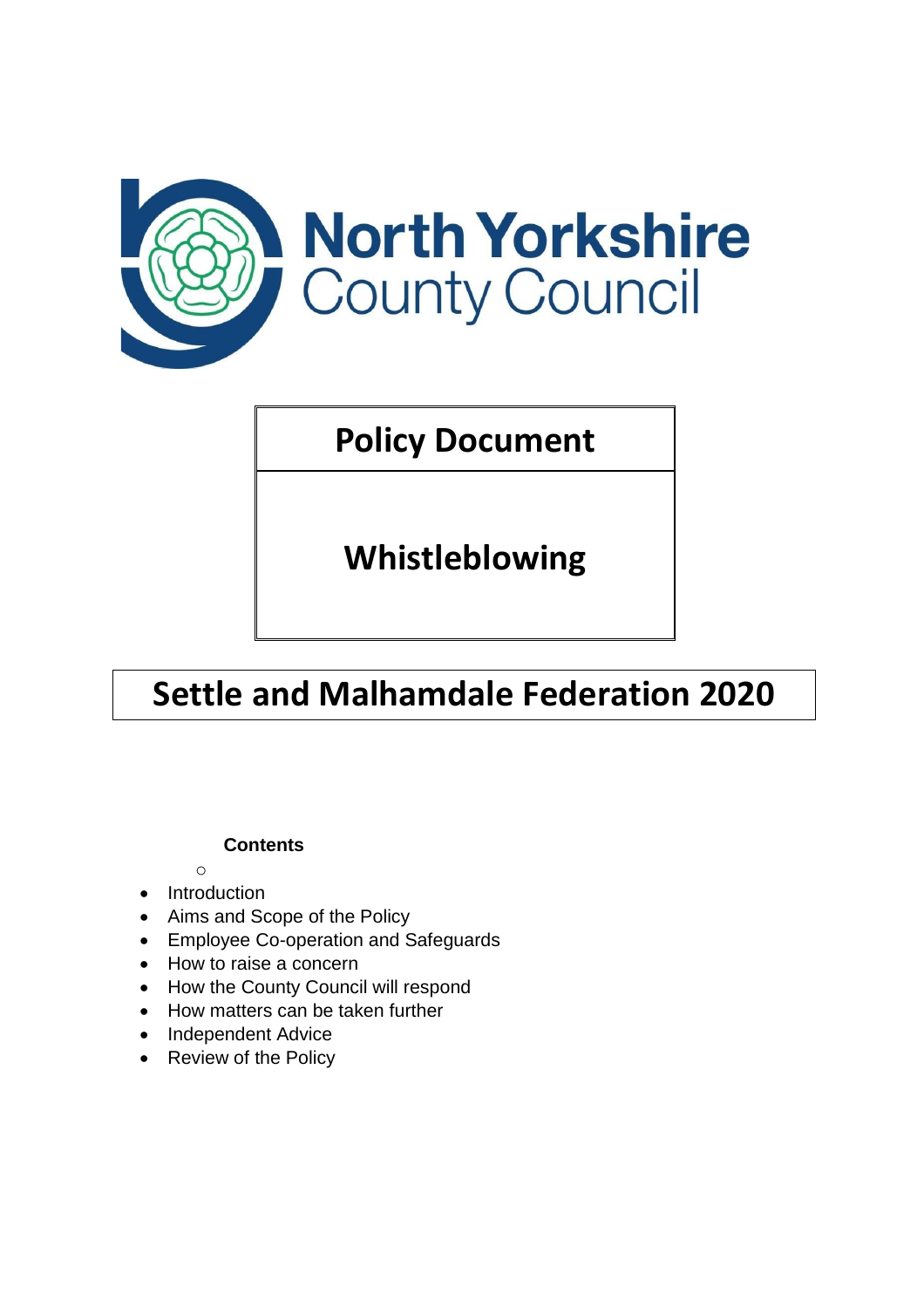## 1.0 **INTRODUCTION**

- 1.1 The County Council is committed to the provision of the highest quality services to its residents and is proud of its track record of probity and high ethical standards. However, it also recognises that irregularities, wrong-doing or serious failures in standards can sometimes occur.
- 1.2 The greatest deterrent to malpractice or wrongdoing is the probability that it will be reported and investigated, that those who are responsible for it will be punished and that the matter will be promptly remedied. This Policy is therefore intended as a clear statement that any malpractice by members, employees or third parties (including contractors) reported to the County Council will be swiftly and thoroughly investigated. The County Council will also look at ways to ensure that such malpractice or wrongdoing can be prevented for the future.

## 2.0 **AIMS AND SCOPE OF THE POLICY**

- 2.1 This Policy provides all employees, agency workers, schools' employees, contractors (including their staff) and Members of the County Council with:
	- avenues to raise concerns and receive feedback on any actions taken;
	- reassurances that they will be protected from victimisation for whistleblowing.
- 2.2 Set out below is a list which is intended to illustrate the types of issues which may be legitimately raised under this Whistleblowing Policy:

a) any offence, unlawful act, failure to comply with legal obligations or where a miscarriage of justice has occurred, is occurring or is likely to occur; b) maladministration, as defined by the Local Government Ombudsman;

- c) breach of any statutory Code of Practice;
- d) breach of, or failure to implement or comply with any County Council policy or procedure rules;
- e) failure to comply with appropriate professional standards;
- f) corruption, theft or fraud;
- g) misuse or damage of County Council assets;
- h) risks to the health and safety of any individual or the abuse of any vulnerable person;
- i) failure to take reasonable steps to report and rectify any situation which is likely to give rise to a significant avoidable cost, or loss of income to the County Council;
- j) unethical conduct, the abuse of power, or the use of the County Council's powers and authority for any unauthorised or malicious purpose;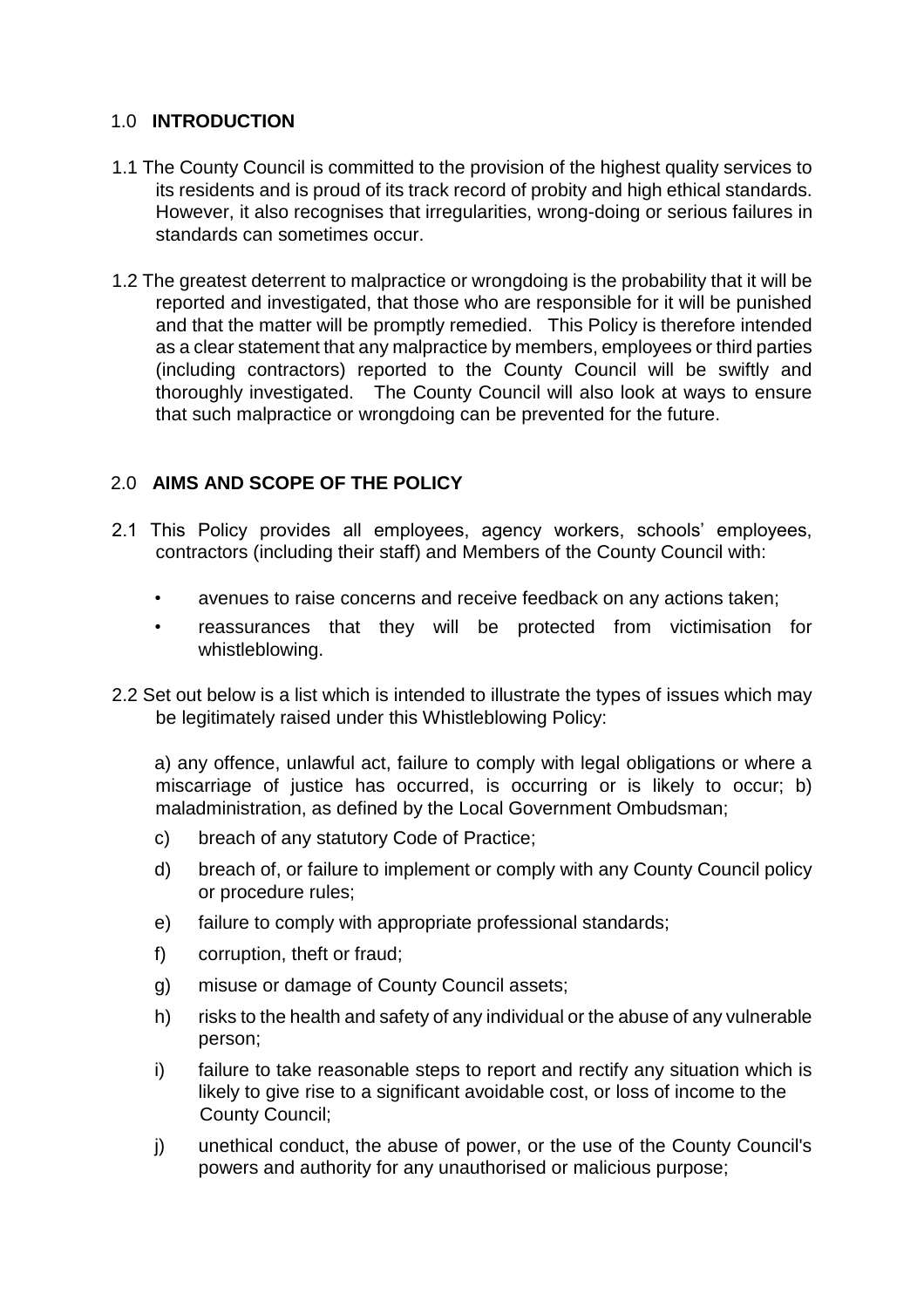- k) unfair discrimination in the County Council's employment or the provision of services;
- l) causing damage to the environment;
- m) the deliberate falsification or destruction of information or data;
- n) the deliberate concealment of information in relation to any of the items on this list.
- 2.3 This Whistleblowing Policy is primarily intended for people to raise concerns that are in the public interest and where the interests of others or of the organisation itself are at risk. It is intended to supplement, rather than to replace, the existing grievance procedures whereby employees of the County Council may already raise complaints or matters of genuine concern relating to their own employment.

## 3.0 **EMPLOYEE CO-OPERATION AND SAFEGUARDS**

- 3.1 In many cases it is employees who are most likely to be in the best position to learn of any malpractice or wrongdoing within the County Council or school setting and to identify something which falls below the standards which the County Council and the public are entitled to expect. The County Council expects the fullest co-operation of all employees in securing the highest standards of service to local residents. This means that, where an employee or Member becomes aware of, or suspects, malpractice, the County Council and school governors will expect them to report these suspicions. The County Council and school governors will treat any failure to report such matters as a serious matter which may, in the case of an employee, result in disciplinary action being taken or may, in the case of a Member be regarded as a breach of the Members' Code of Conduct.
- 3.2 This Policy has been discussed with the relevant trade unions and professional associations and has their support.
- 3.3 The County Council will respect (so far as it can legally) the confidentiality of any whistleblowing complaint received, where the complainant requests that confidentiality but cannot guarantee that the investigation process will not result in colleagues speculating on the identity of the whistleblower. It will be easier to follow up and to verify the facts of a case if the complainant is prepared to give his/her name. Unsupported anonymous complaints and allegations are much less powerful and therefore will have to be treated with caution. There will be circumstances where information must be disclosed for legal reasons, or to enable legal steps to be taken, e.g. there may be an obligation to disclose under the Freedom of Information Act provisions, or if the circumstances amount to a serious crime there may be circumstances where information will have to be passed to senior officers or to external agencies such as the police or external auditors.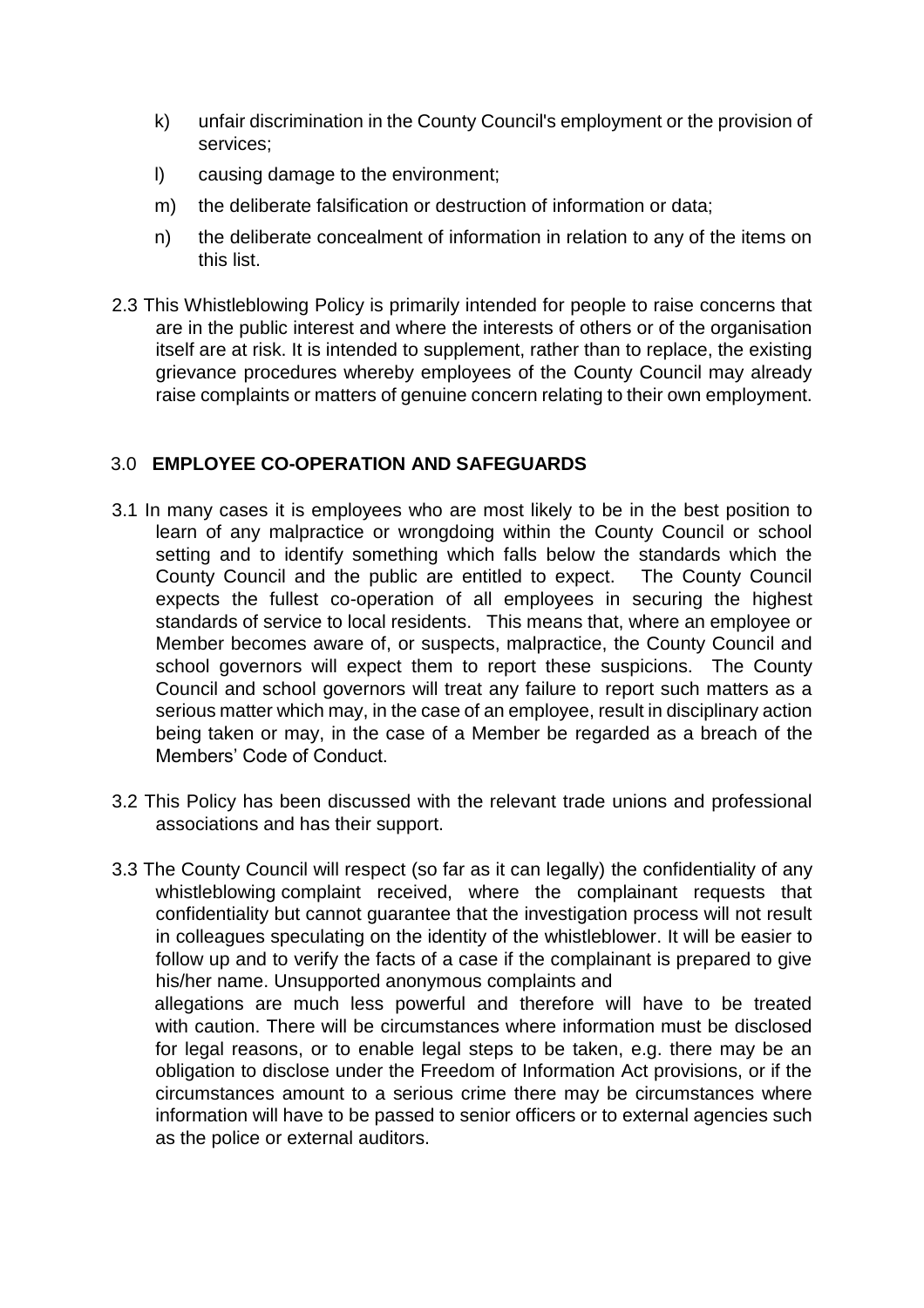- 3.4 Any reporting system will be of little effect if those who should use it are afraid that, as the result of making their report, they may experience recriminations, victimisation or harassment. The County Council will therefore not tolerate any attempt to take reprisals against any person who has reported a serious and genuine concern. The County Council will treat any such recriminations, victimisation or harassment as a serious matter which may, in the case of an employee, result in disciplinary action being taken or which may, in the case of a Member, be regarded as a breach of the Members' Code of Conduct. Individuals may also have statutory protection under the Public Interest Disclosure Act 1998, which aims to protect individuals who make certain disclosures of information in the public interest and who are then victimised in their employment. If a whistleblower who has made a valid complaint feels that they have been victimised as a result of raising concerns they can raise the matter directly with the Head of Internal Audit, Veritau who will raise the matter immediately with the appropriate Corporate Director, or the Chief Executive Officer if the complaint relates to a Corporate Director, who will take appropriate action.
- 3.5 The County Council will ensure that the necessary resources are applied to investigating any complaints received. As a consequence of this it will view seriously any knowingly false or malicious allegations which it receives, and will regard the making of any deliberately malicious or vexatious allegations by any employee as a serious disciplinary offence.
- 3.6 The Whistleblowing Policy will be publicised to all staff, schools' employees, Members and contractors via appropriate communication channels.

#### 4.0 **HOW TO RAISE A CONCERN**

- 4.1 Employees are expected to initially report any concerns to their line manager. For school based staff this will normally be the relevant head of department, head teacher or principal. It will be their responsibility to initially investigate all matters reported to them promptly in accordance with the procedure notes issued. If employees feel unable to report concerns in this manner then they should contact their Assistant Director, or in the case of school based staff, the Chair of Governors.
- 4.2 It is, however, appreciated that there may be times when an employee feels unable to use the above procedure, for example when the Whistleblower feels that their line manager may be involved in the malpractice. In such circumstances the Whistleblower may wish to make a whistleblowing complaint under this Policy. The County Council has therefore appointed the Head of Internal Audit, Veritau to act as its Whistleblowing Officer, with the following remit:
	- a) to receive and record any complaints made under this Policy;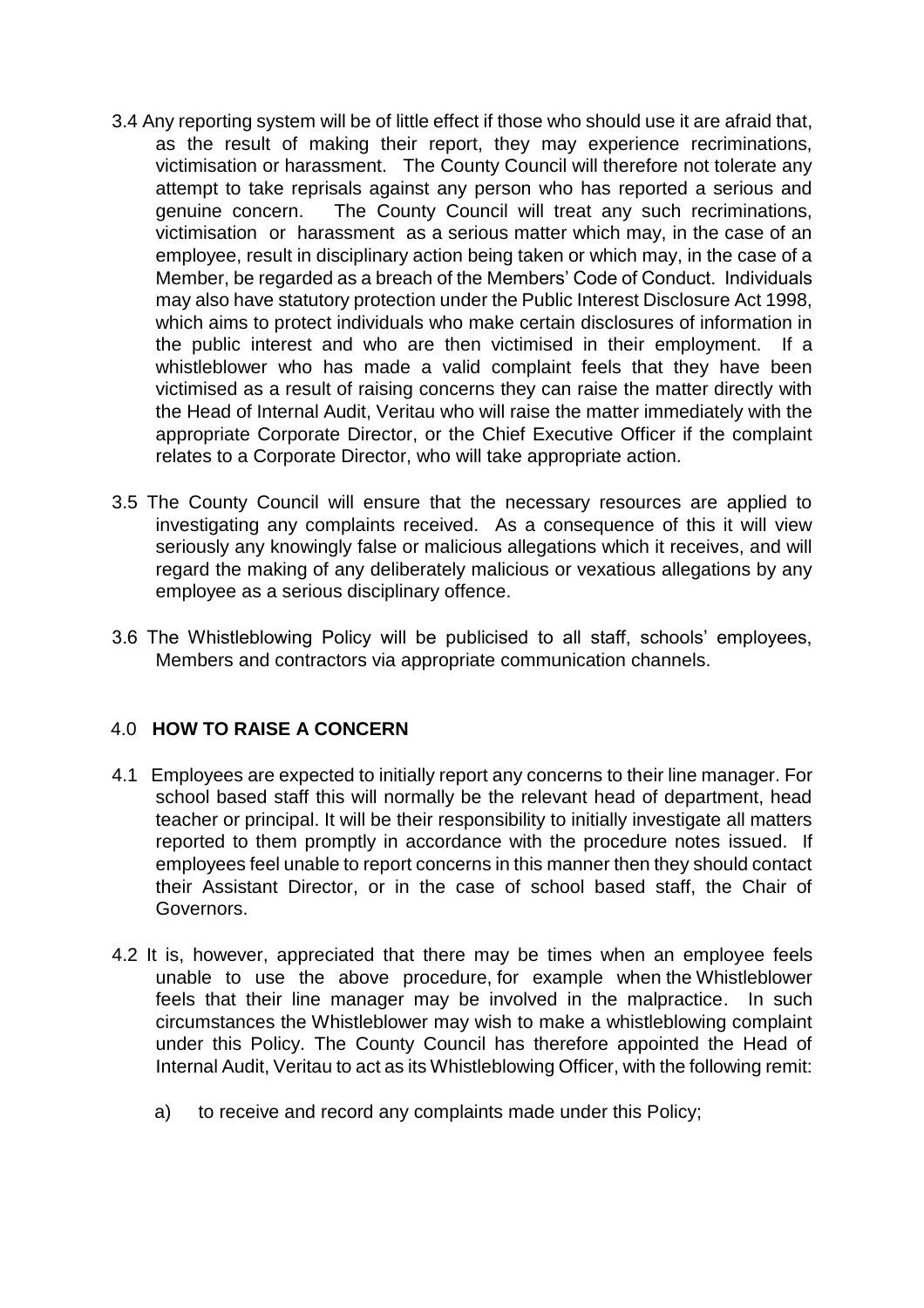- b) to ensure, as far as possible, the confidentiality of any whistleblowing complainant who requests that their complaint be treated in confidence subject to paragraph 3.3 above;
- c) to investigate promptly any whistleblowing complaint and to respond directly to the complainant, with a right of access to the Chief Executive Officer and all Members and employees of the County Council or school and to all documents and records of the County Council or school;
- d) to report to the appropriate Corporate Director or head teacher where the investigation identifies a serious cause for concern within the responsibilities of that officer and to recommend the use of any relevant statutory powers or duties. Where the complaint relates to the conduct of a Member or a Corporate Director, he/she should report to the Chief Executive Officer (and also to the Monitoring Officer in case of complaints in relation to Member conduct). Where the complaint relates to the Chief Executive Officer, he/she should report to the Corporate Director – Strategic Resources. Where the complaint relates to a head teacher or principal, he/she should report to the Chair of Governors;
- e) to report as appropriate, either jointly with the Corporate Director(s) concerned or in his/her own right, to the County Council, the Executive and/or any Committee or Sub-Committee of the County Council;
- f) to recommend, in conjunction with the Chief Executive Officer or Assistant Chief Executive (Legal and Democratic Services), to settle appropriate action to resolve a complaint or recompense a complainant; and
- g) to report annually to the Corporate Director Strategic Resources and, where required, to the Standards and Audit Committees on the number of concerns raised under this Whistleblowing Policy.
- 4.3 The Head of Internal Audit, Veritau can be contacted by writing a letter in a sealed envelope marked Strictly Private and Confidential, addressed to:

Max Thomas (Head of Internal Audit) Veritau Ltd County Hall Racecourse Lane **Northallerton** North Yorkshire DL7 8AL

or by telephoning (01609) 532143. In addition there is a direct and confidential whistleblowing hotline number (01609) 760067, which is available 24 hours a day.

#### 5.0 **HOW THE COUNTY COUNCIL WILL RESPOND**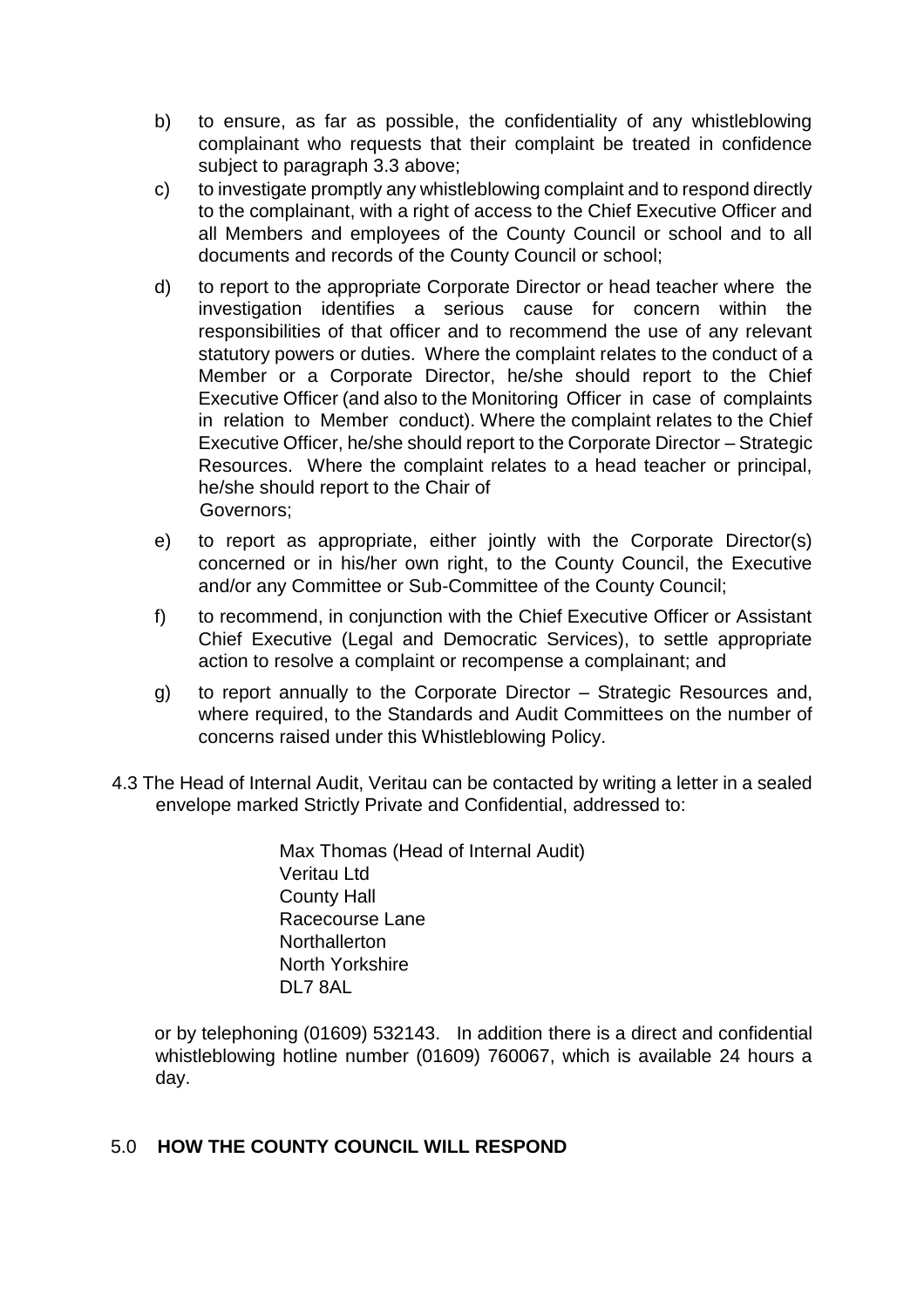- 5.1 In order to protect both individuals and the County Council, initial enquiries will be made to decide whether an investigation is appropriate and, if so, what form it should take. Concerns or allegations which fall within the scope of specific policies or procedures (for example child protection or discrimination issues) will normally be referred to the appropriate department for separate consideration under those procedures.
- 5.2 Some concerns may be resolved by agreed action without the need for detailed investigation.
- 5.3 Within 10 working days of a concern being received, the line manager or the officer who is designated to carry out the whistleblowing investigation (on behalf of the Head of Internal Audit) will write to the whistleblower:
	- acknowledging that the concern has been received;
	- indicating how s/he proposes to deal with the matter;
	- giving an estimate of how long it will take to provide a final response;
	- stating whether any initial enquiries have been made; and
	- stating whether further investigations will take place, and if not, why not.
- 5.4 The amount of contact between the officers considering the issues and the whistleblower, will depend on the nature of the matters raised, the potential difficulties involved and the clarity of the information provided. If necessary, further information may be sought from the whistleblower.
- 5.5 When any meeting is arranged, the whistleblower has the right, if they so wish, to be accompanied by a Union or professional association representative or a friend who is not involved in the area of work to which the concern relates.
- 5.6 The County Council will, as far as it is able, take steps to minimise any difficulties which the whistleblower may experience as a result of raising a concern. For instance, if they are required to give evidence in criminal or disciplinary proceedings, the County Council will, where appropriate and as far as it is able to do so, provide advice about the procedure.
- 5.7 The County Council accepts the whistleblower needs to be assured that the matter has been properly addressed. Thus, subject to any legal constraints, information about the outcomes of any investigations will be provided.

## 6.0 **HOW MATTERS CAN BE TAKEN FURTHER**

6.1 This Policy is intended to provide staff with an appropriate avenue to raise concerns within the County Council. If employees have reported a concern in accordance with the Council's Whistleblowing Policy but are not satisfied that the issues have been properly addressed then they may contact: